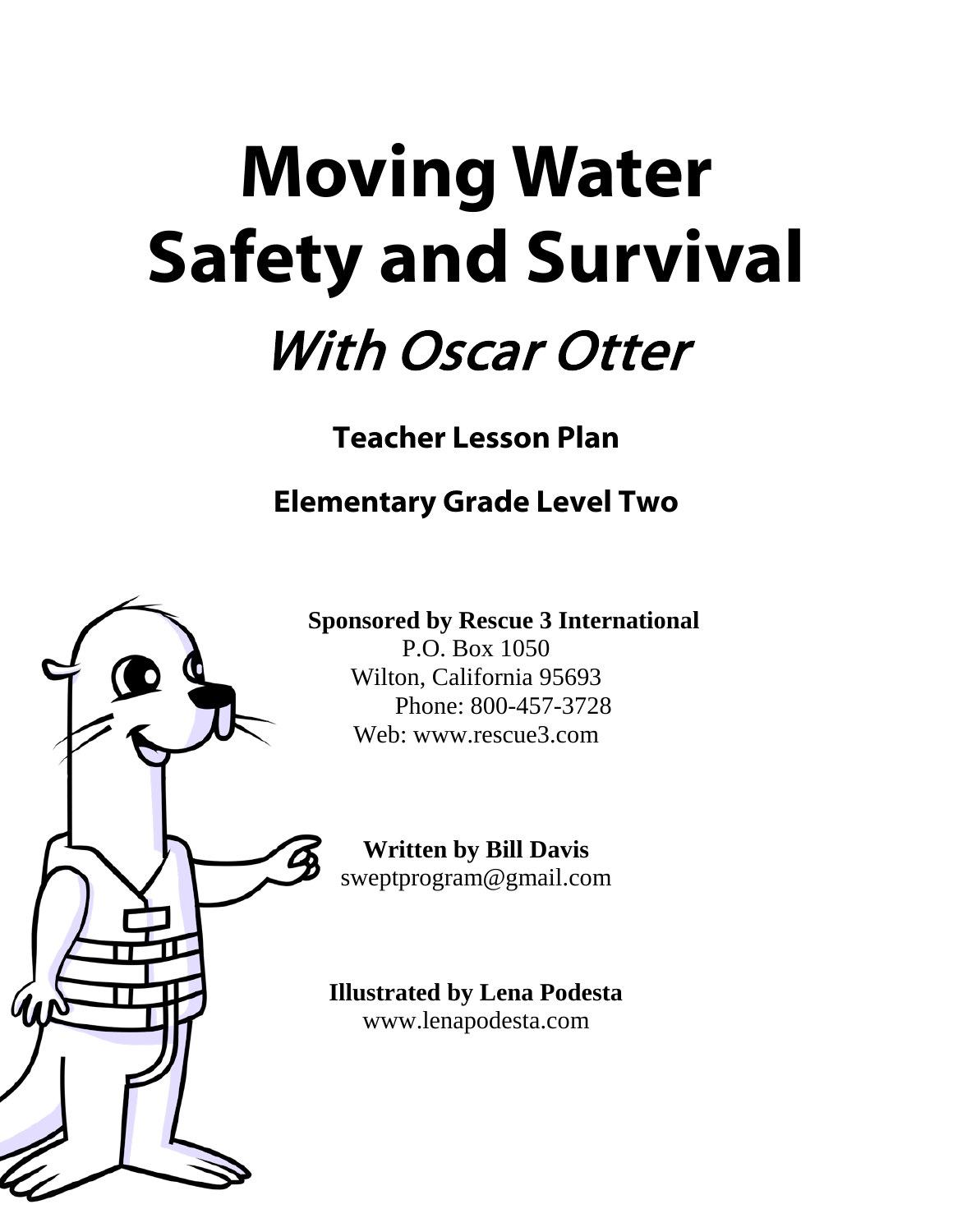## **Acknowledgements**

The author would like to extend his sincere gratitude to Jen Miller, Rescue 3 International, and Lena Podesta for their hard work and dedication in making it possible to complete this program, and for just believing in the program and it's potential. A special thanks to Rita Dane for her technical assistance with the lesson plan, and my appreciation to all the family, friends and peers that offered encouragement along the way.

# **About the Author**

The author worked as a fire fighter, rescue specialist, and rescue instructor. He taught flood and river rescue extensively through Rescue 3 International, both in the United States and abroad. Having been on many rescues and recoveries during his career, he felt a strong need to educate people about the dangers associated with moving water. He envisioned a program to begin educating children at an early age, with knowledge they could grow with, and that would ultimately have an impact on the number of water related fatalities in years to come. In 2008, he was forced to retire from firefighting and rescue instruction due to a debilitating disability. That same year he was awarded a Lifetime Achievement Award for contributions to Rescue 3 and the rescue industry. However, even after retirement, he never lost sight of that vision to develop this program, and this work is the culmination of that goal.

#### **About the Artist**

Lena Podesta works as an illustrator and animator in beautiful, soggy Portland, Oregon. She loves drawing, a good story, and swimming (safely, of course). Find out more about Lena at [www.lenapodesta.com](http://www.lenapodesta.com/) or follow her on twitter @lenapodesta.

#### **About Rescue 3 International**

Rescue 3 International is the world's leader in technical rescue curriculum development and accreditation with over 1500 certified instructors in 52 countries around the world. Over the past 35 years, Rescue 3 Instructors have trained over 250,000 students, many of whom are Professional Rescuers, River and Mountain Guides, and Military Personnel.

For more information on Rescue 3, visit www.rescue3.com.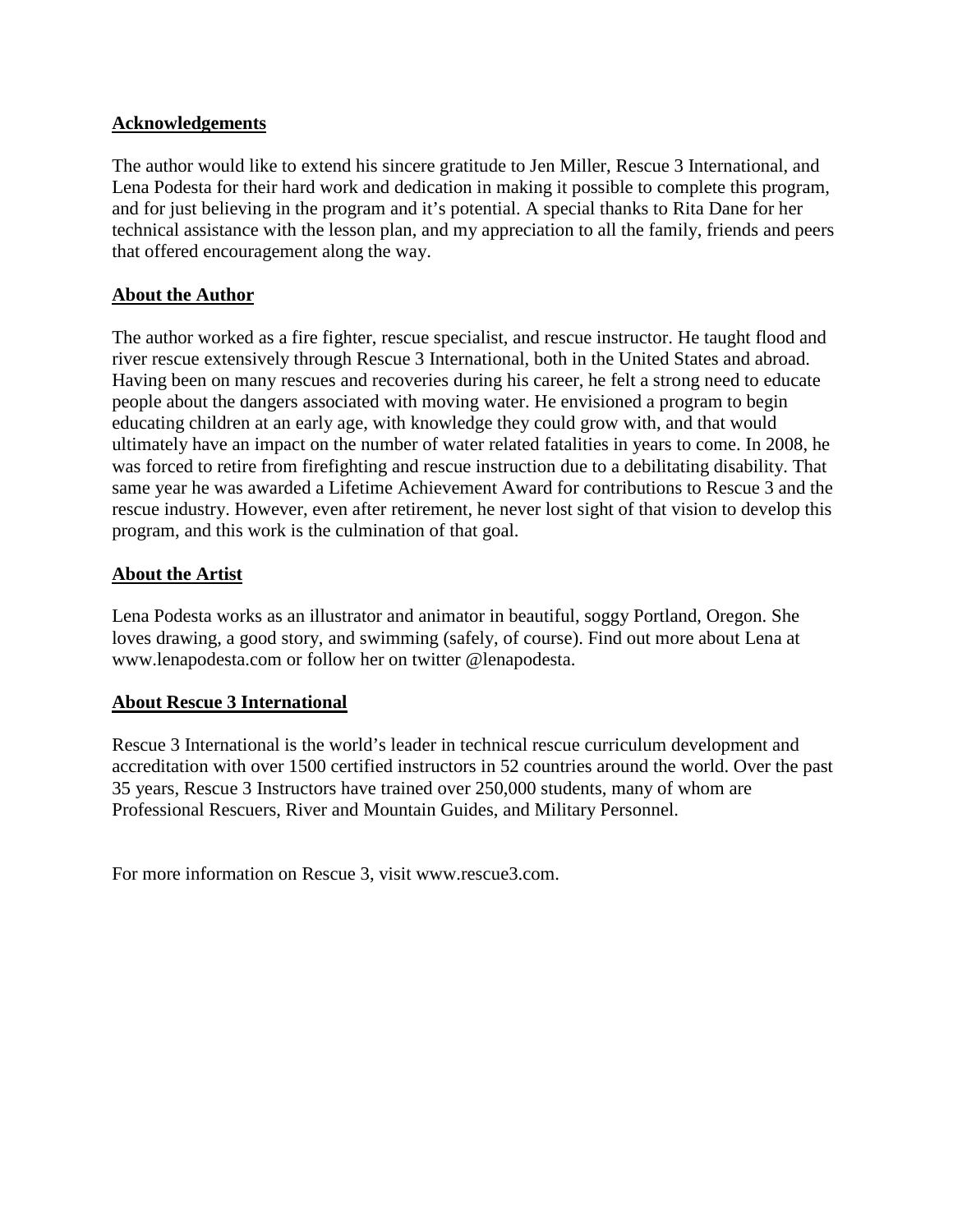#### **Important Message From The Author**

Water related fatalities are the second leading cause of accidental death for children under the age of sixteen, preceded only by automobile accidents. Approximately sixty percent of these occur in rural lakes, streams and rivers. The purpose of this program is to educate our children, and the general public, about some of the dangers associated with these environments. Enclosed are eight lessons that have been developed to help our children increase their margin of safety and survival. The goal of this program is to ultimately reduce the number of water related fatalities through continued education.

Rivers and lakes are a great way to cool off and to enjoy a variety of activities. But each has its own inherent risks. Rivers have cold water, swift currents, and potential entrapments from rocks, boulders, low level dams, fallen trees and other snags. Lakes have cold deep water, distant shorelines, and the danger of boating accidents. While reviewing these lessons some reference may be necessary about these hazards. Use caution when discussing these with the children. Keep in mind that the objective is instill safe practices around the water and not to frighten them about these environments.

#### **Program Implementation**

The teacher should review these lessons and insure their own understanding of its content before presenting to the students. Realizing that time is a critical element each day in the classroom, these lesson have been created to be "to-the-point", while targeting key life-long and life-saving knowledge. Approximately fifteen minutes a day is estimated to cover two lessons. It is recommended that this program be implemented over a four-day period. Two lessons should be addressed per day, while reviewing the previous days' lessons. Coloring books should be kept in the classroom and used as a reference each day by the students. The teacher is encouraged to write key points and/or children's responses on the board during the discussions to aid in learning. When all eight lessons have been covered, the books should then go home to be completed as a homework assignment. They should involve the family (parents, guardians, siblings) with its completion, such as coloring the book while teaching them the lessons. As another option, the teacher may have the students color the illustrations each day, but still take it home as an assignment to review with the family members. Family members could initial each page in recognition that the lessons were reviewed. Either way, this will help reach the general public with this knowledge, while leaving the children with a sense of empowerment.

#### **Materials**

- Lesson Plan
- Coloring Books
- Oscar Poster
- White or Black Board Desirable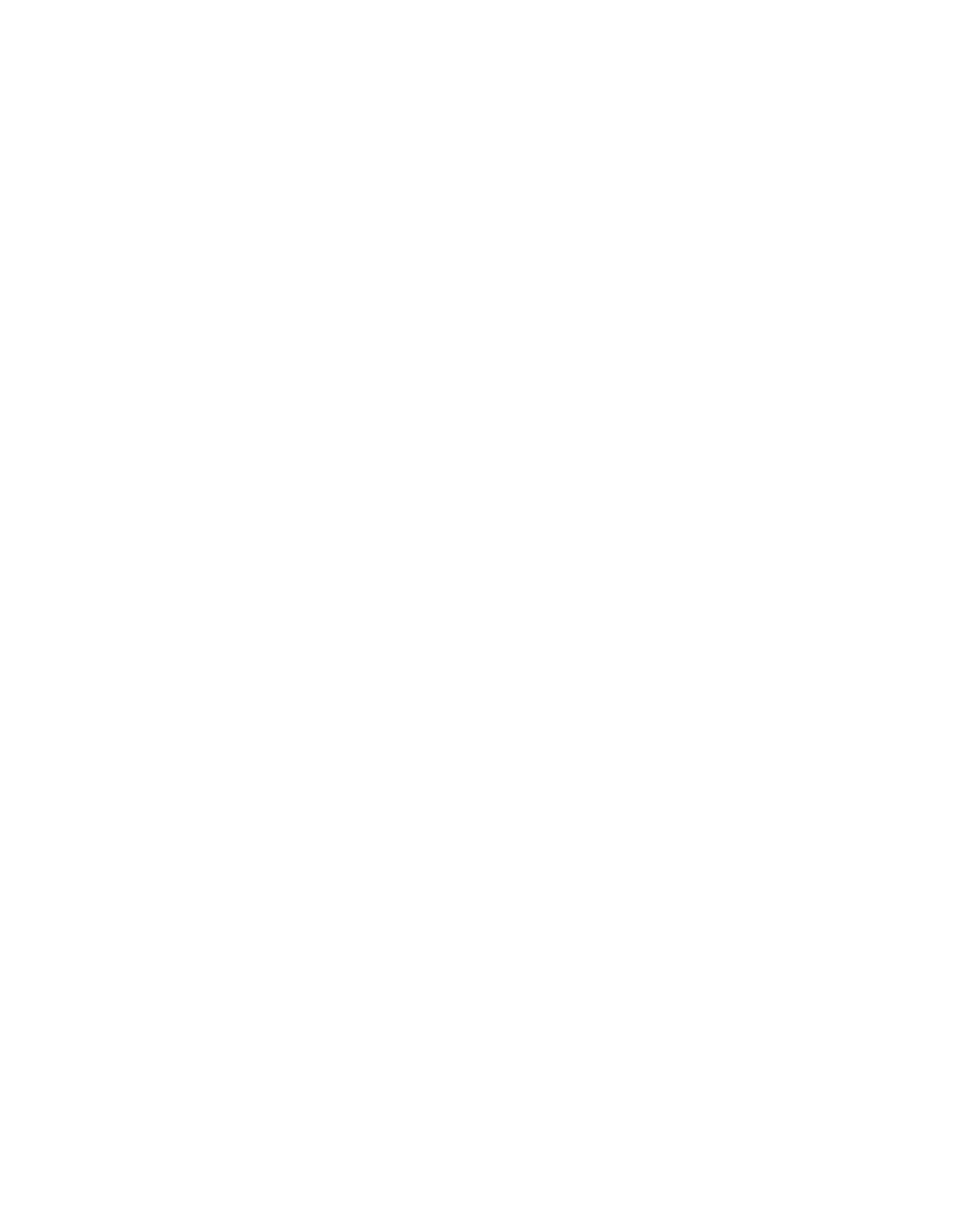# **Introduction**

### **Class Discussion**

Engage the children in conversation by asking them what type of activities they like to enjoy on the waterways.

Possible Responses: swimming, boating, fishing, water sports, etc.

Explain that they can safely enjoy their activities by following some simple rules and that Oscar Otter is going to help us do that.

Pass out the coloring books and introduce Oscar.

Have them write their name on the front cover in the space provided.

Explain that Oscar will be teaching some safe practices this week. Let them know the importance of learning these lessons, as they will be responsible for sharing the information with their family as a homework assignment. Much of what they will be learning their parents may not even know. So you will get to go home and be the teacher, and teach them some life-saving knowledge.

#### **Close**

Teacher states:

Oscar says. *You Otter do great if you follow the eight.*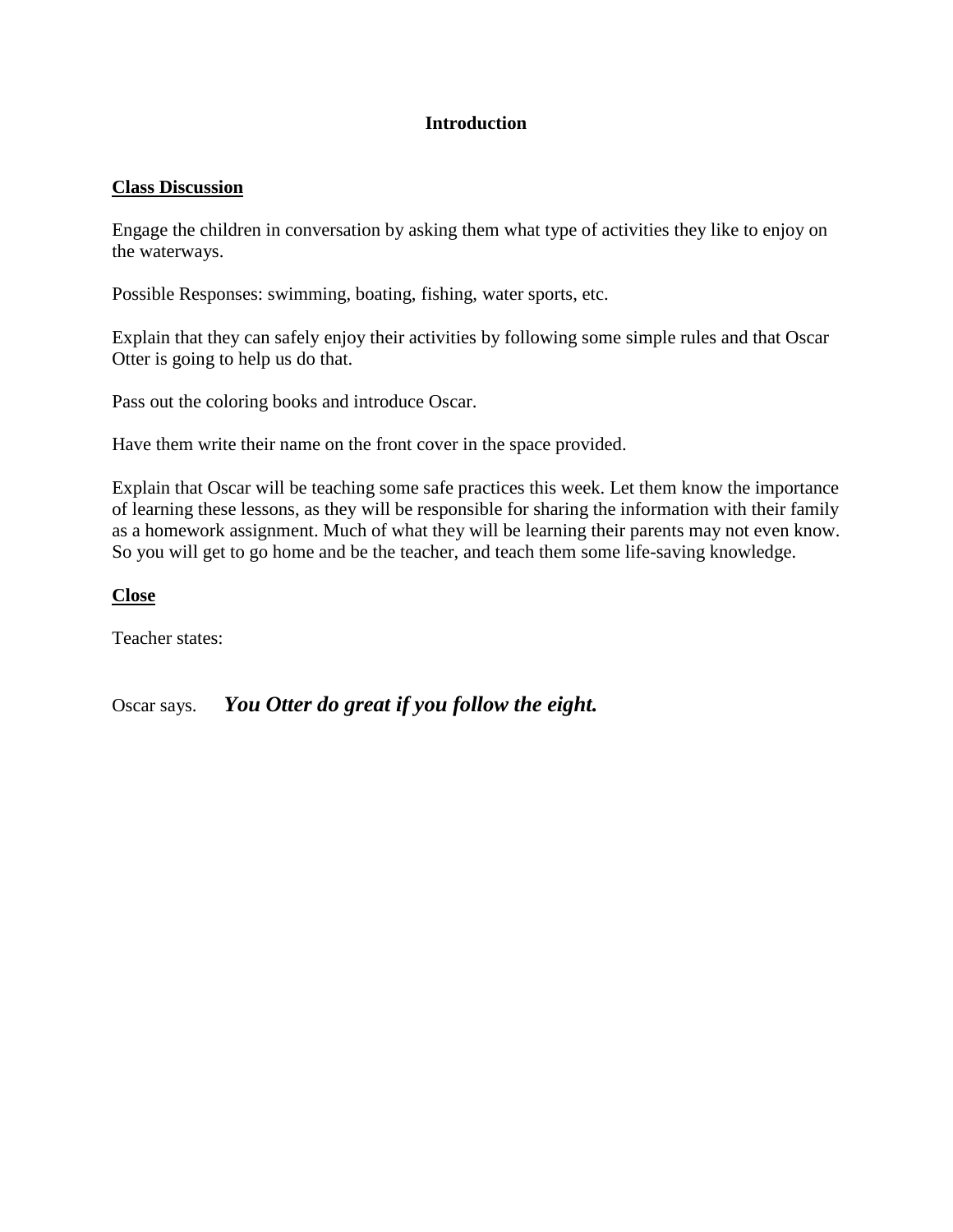## **Teacher Information**

Children need to obtain permission from a parent or guardian before engaging in any activities near the water. They also need to let them know specifically what they will be doing. If they choose to alter their activity, they should discuss it again with the responsible adult.

## **Key Words For The Board**

Parental Permission

## **Class Discussion**

Have the children open their books to lesson1.

Reference the illustration and how Oscar is asking for permission to go down to the water.

Explain how they need to talk a parent or guardian, and ask for their permission, before going near any body of water. They also need to let them know specifically what they will be doing, and to talk to them again if they change their activity.

## **Class Questions:**

**If you have permission to go swimming and a friend wants to paddle out on the lake in a boat, would it be okay to go or should you get permission again?**

**If you have permission to go fishing and you decide you want to jump in and cool off, would it be okay to go in or should you get permission to do so?**

Responses should be "to get permission".

**Close**

Ask the children. What does Oscar say?

Children's response: *Let someone know before you go.*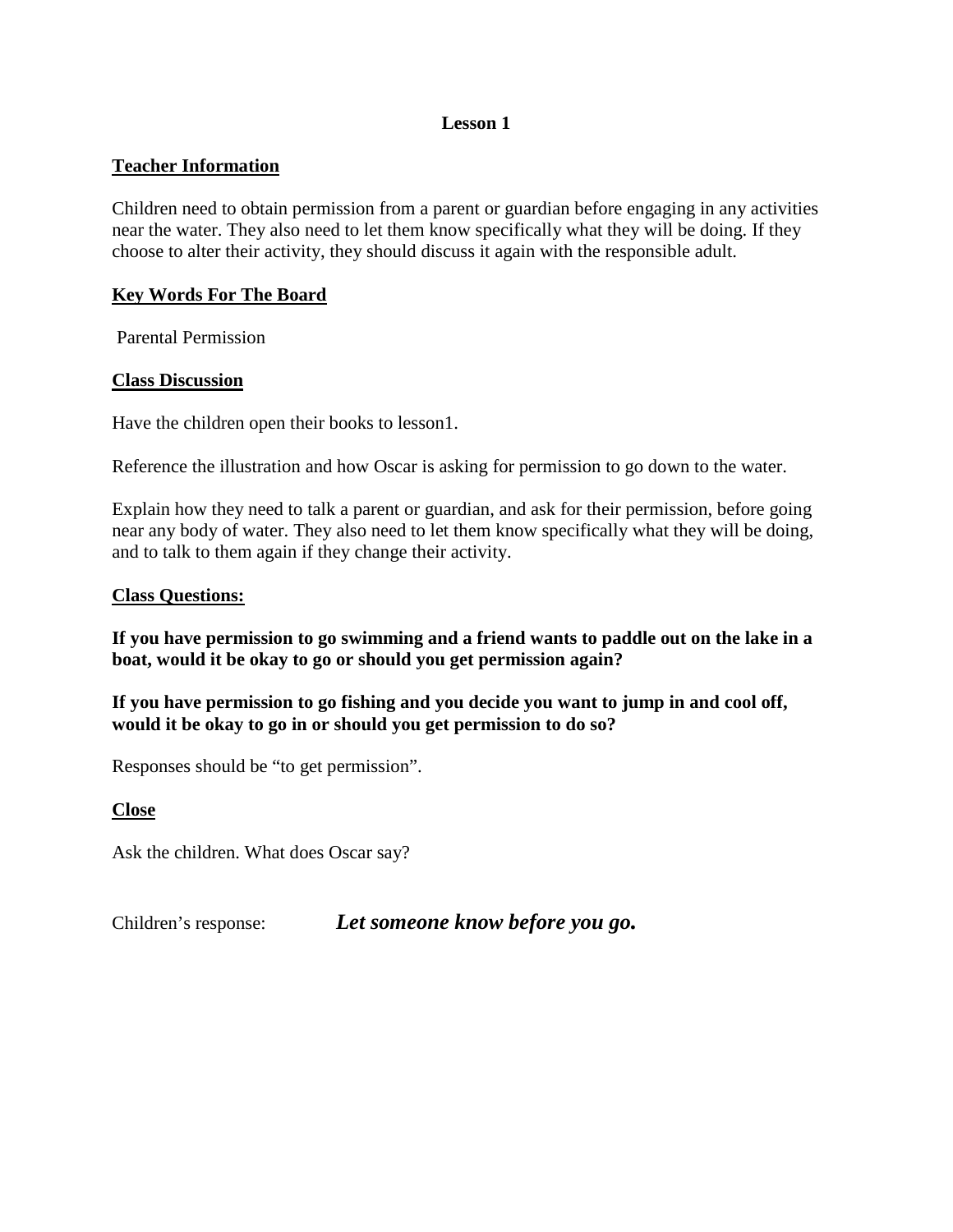# **Teacher Information**

Children should have a responsible adult accompany them when they indulge in any activity near the water. This would, preferably, be a parent, guardian or other adult approved by the parent or guardian. If they get hurt or get into trouble, someone would be there to help and/or go for help.

### **Class Discussion**

Have the children open their books to lesson 2 and look at the illustration.

Explain that the circle next to Oscar is for a grown-up to go with him. Let the children know that they should never go alone near the water, and that they should always have a grown-up with them.

## **Class Questions:**

## **Why do you think you should have a grown-up with you?**

Possible responses; trouble swimming, get lost, hurt, scared, strangers

## **Who do you think would be a responsible adult to go?**

Possible responses: (write on the board); parent, older sibling, aunt, uncle, teacher, scout leader, policeman, etc.

## **Emphasize that going with another grown-up might be okay if you have your parents permission to do so.**

Have them draw a grown-up in the circle, in class or as part of the homework assignment.

#### **Close**

Ask the children. What does Oscar say?

Children's response: *Don't go alone when you leave your home.*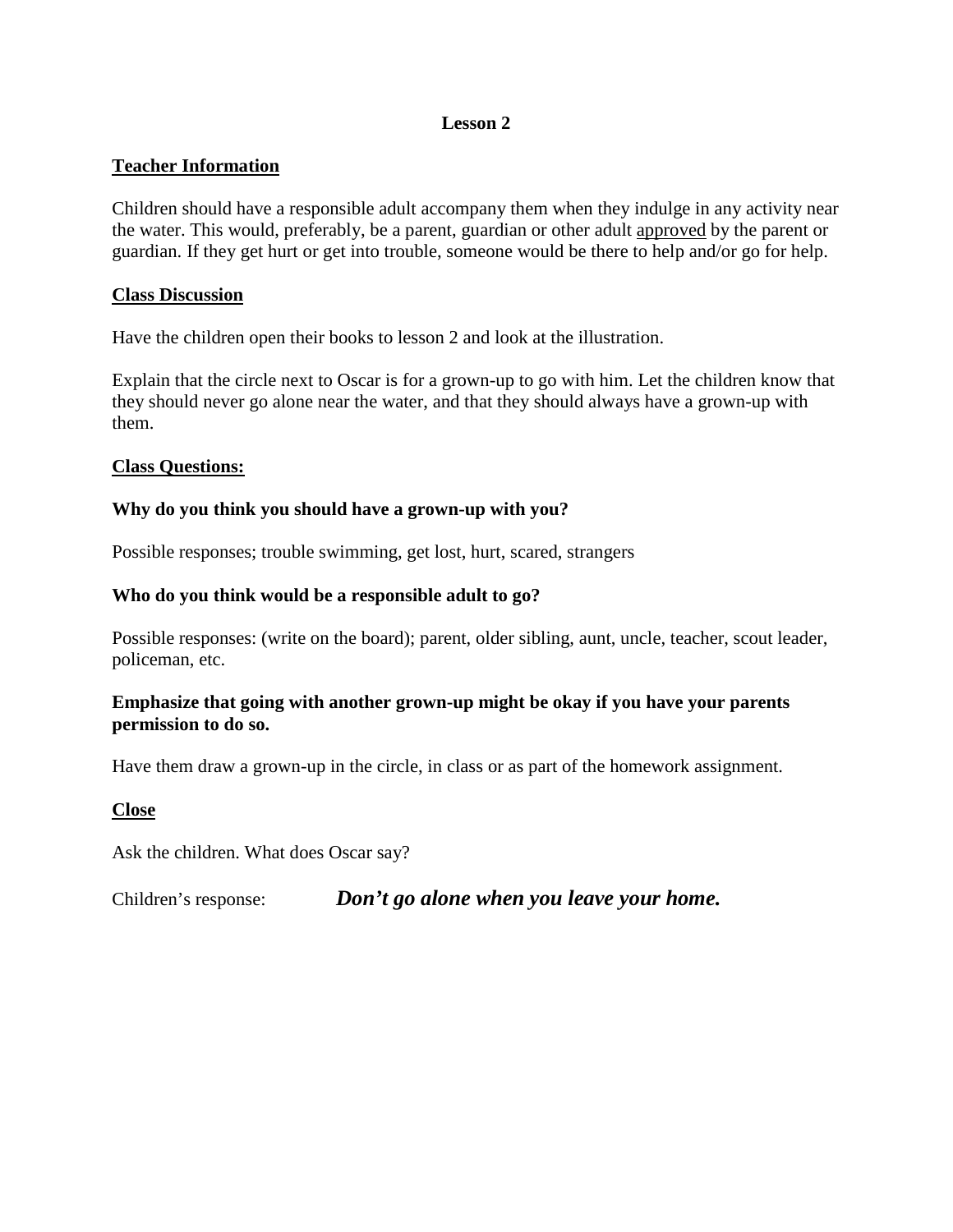# **Teacher Information**

PFD is a personal flotation device, commonly referred to as a life jacket. This is the single most important tool to insure a child's safety in these environments. Most drowning incidents could have been prevented with the use of a PFD. Inflatable float rings, air mattresses, arm rings, pool toys, etc. are not acceptable as a personnel flotation device. A PFD should be US Coast Guard approved, Type III, and preferably with leg straps like Oscars.

# **Key Words For The Board**

PFD, Personal Flotation Device

U S Coast Guard Approved

## **Class Discussion**

Have the children open their books to lesson 3, and circle the item they think Oscar should take with him on the water.

Tell them that roller skates won't work well on water and a pet elephant would sure be fun, but it probably wouldn't fit too well in the boat. Ask how many circled the lifejacket?

Explain that a lifejacket is a PFD, Personal Flotation Device (refer to the board). Tell them that they should wear one anytime they're involved in any activity near or on the water. Rivers have swift currents and many hazards, which we will discuss in further lessons. If you are swept away your PFD is the one thing that will keep you from getting into serious trouble. If you're out on a lake and you end up in the water because your boat overturned or you got hurt, your PFD is going to keep you floating. So, wear a PFD.

Point out that the PFD should be US Coast Guard approved. (refer to the board)

Ask them if they know what the Coast Guard is? Based on their response, explain that they are a government agency like the Army or Navy, and that they protect our waterways and makes them safe for us to use. They also determine what kind of PFD's are the safest.

**Make sure they understand that inflatable pool toys, float rings, air mattresses and arm rings are not acceptable as a PFD, and they're not Coast Guard approved as lifesaving devices.**

#### **Close**

Ask the Children. What does Oscar say?

Children's response: *You otter be in a good PFD.*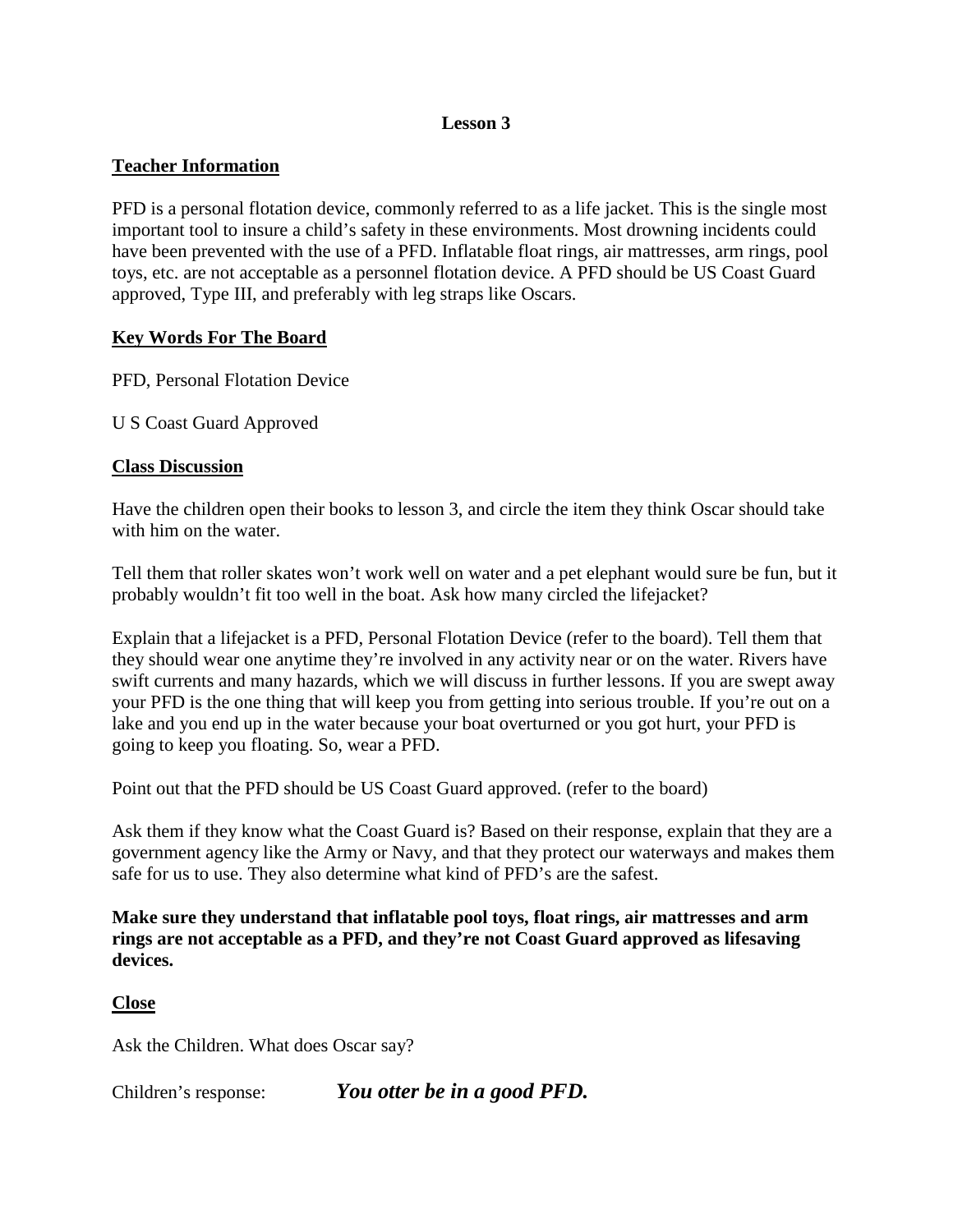# **Teacher Information**

Many drowning incidents result in multiple victims. Friends, family members and bystanders have all become victims jumping in the water to save someone. Even trained professional's will only go in and make contact with the victim as last resort. Most victims are fairly close to shore and within reach. This is what we want the children to understand, that they need to try to reach out to the victim first and not jump in to help. Reach with a branch, paddle, piece of rope, or almost anything to extend your reach. Or throw them a flotation device of some type.

## **Key Words For The Board**

Don't jump in. Reach.

## **Class Discussion**

Have the children open their books to lesson 4.

Ask the children why they think Oscar's friend is in trouble, and if they can spot the lack of a PFD?

Have them draw a PFD on Oscar's friend while in class or as part of the homework assignment.

Point out how Oscar if reaching out with a branch to help his friend. Explain that this is what they should do and do not try to jump in after someone if they are in trouble. The person they are trying to save by jumping in could pull them underwater.

# **Class Questions**

Try to encourage creative thinking when asking the following questions. Offer them suggestions and hints as needed.

#### **If someone was in trouble in swimming pool what could you use to reach him or her?**

Possible responses: Pool cleaning pole, net, pool toys, garden hose, garden tools, towel, folding chair, water cannon, kick board, etc.

## **If you were on a boat and someone was in trouble what could you use to reach him or her? Or throw to them?**

Possible responses: Paddle, ski rope, fishing pole, towel, ladder, water ski, flag, etc. Or you could throw them something like a PFD, floating seat cushion, inflatable inner tube, kneeboard, etc.

# **If you are on a shoreline at the river what could you use to reach him or her? Or throw to them?**

Possible responses: Branch, fishing pole, beach towel, beach mat, folding chair, beach umbrella, rope, etc. Or throw them a PFD, or anything else that might be handy and floats like an air mattress, inner tube, empty ice chest, etc.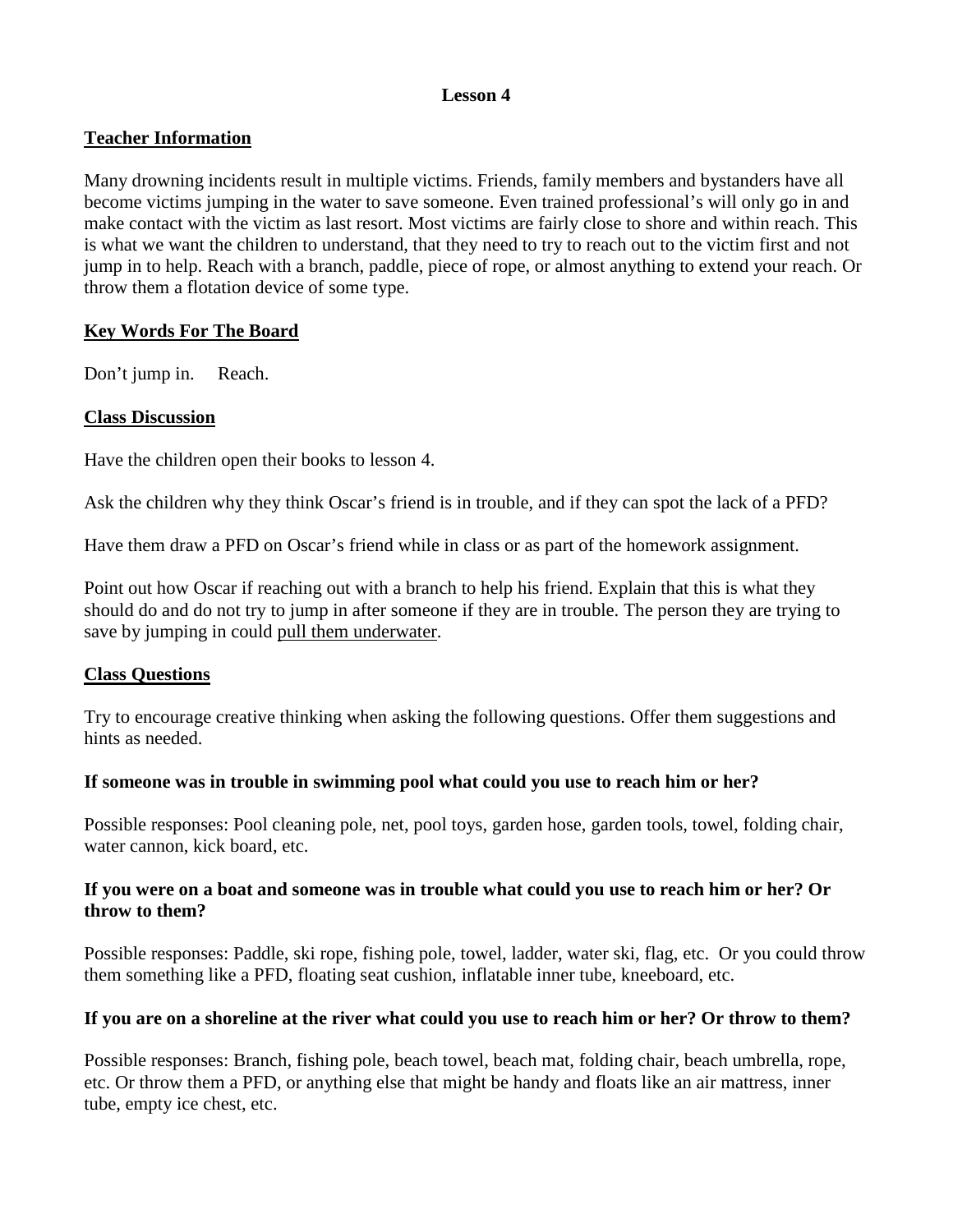**Close**

Ask the children. What does Oscar say?

Children's Response: *Reach from the Beach, And don't jump in if someone can't swim***.**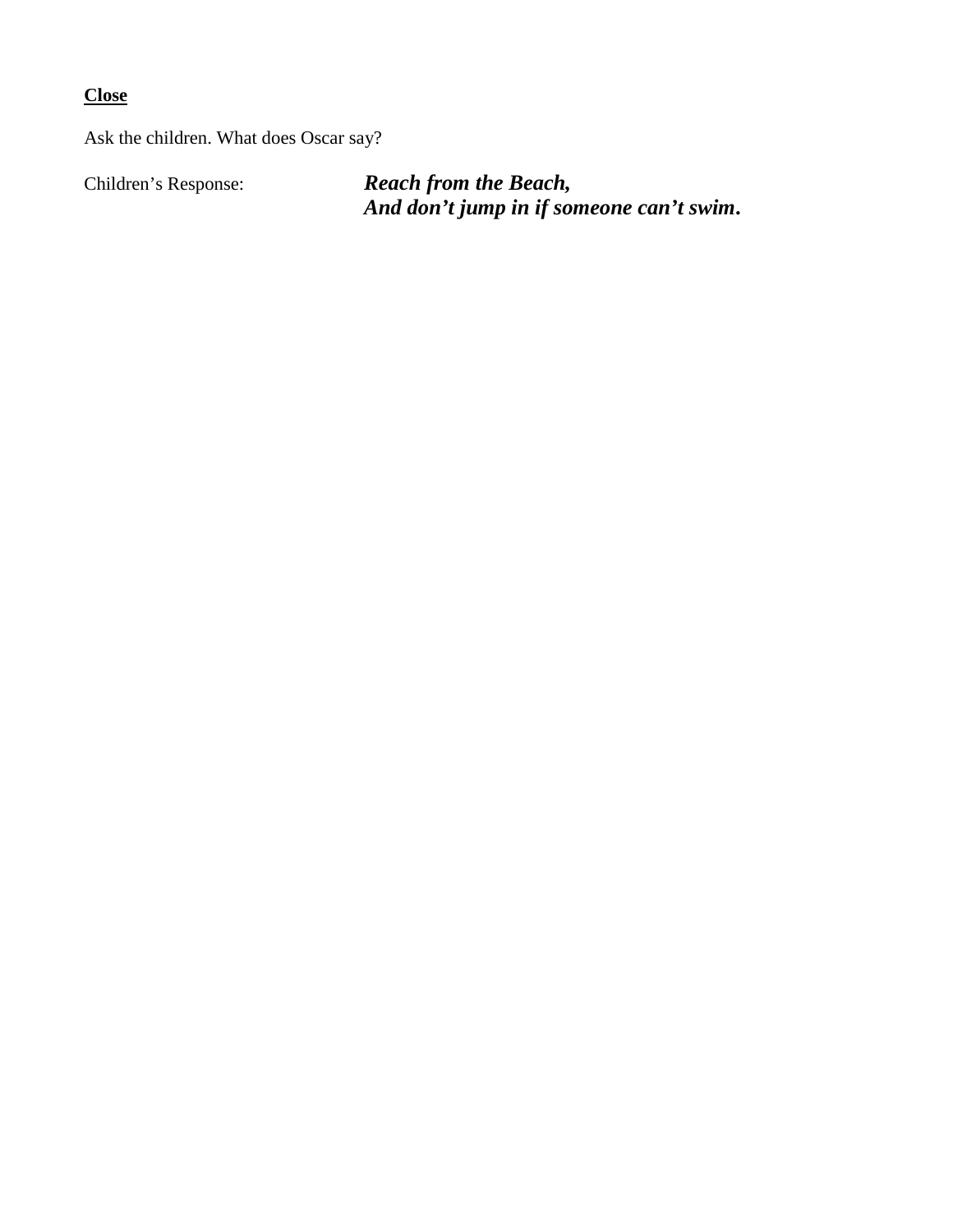## **Teacher Information**

Even though a spot on a river or stream looks calm, it's still moving water and you could be swept away. You should always scout downstream of where you're going to play or cross to see if there are any hazards. If there is, then find another spot, because you could potentially be swept into it.

## **Key Words For The Board**

Hydraulic. Hazard.

## **Class Discussion**

Have the children open their books to lesson 5, and look at the illustration.

Explain that next to where Oscar is standing it looks calm and he's thinking about swimming there. But he's scouting the river downstream first to see if there are any dangerous hazards. Even though it's calm where he's standing, it's still moving water and he could be swept downstream.

Tell them that it appears there are several hazards downstream and explain that the turbulent water at the bottom of the waterfall is called a hydraulic (refer to the board). These can be very dangerous and hard to get out of, and we'll learn more about these in the next lesson.

#### **Class Questions**

**Ask the children if they can name 3 dangerous hazards that Oscar might see while scouting? Have them write their answers in the book.**

#### **Randomly ask the children what some of the hazards are that they spotted?**

Possible answers: Rocks, boulders, waterfall, log, tree, hydraulic.

**After looking at those hazards should Oscar go swimming there, or look for another spot to swim?** Response should be look for another spot.

#### **Close**

Ask the children. What does Oscar say?

Children's response: *You otter scout before you go out.*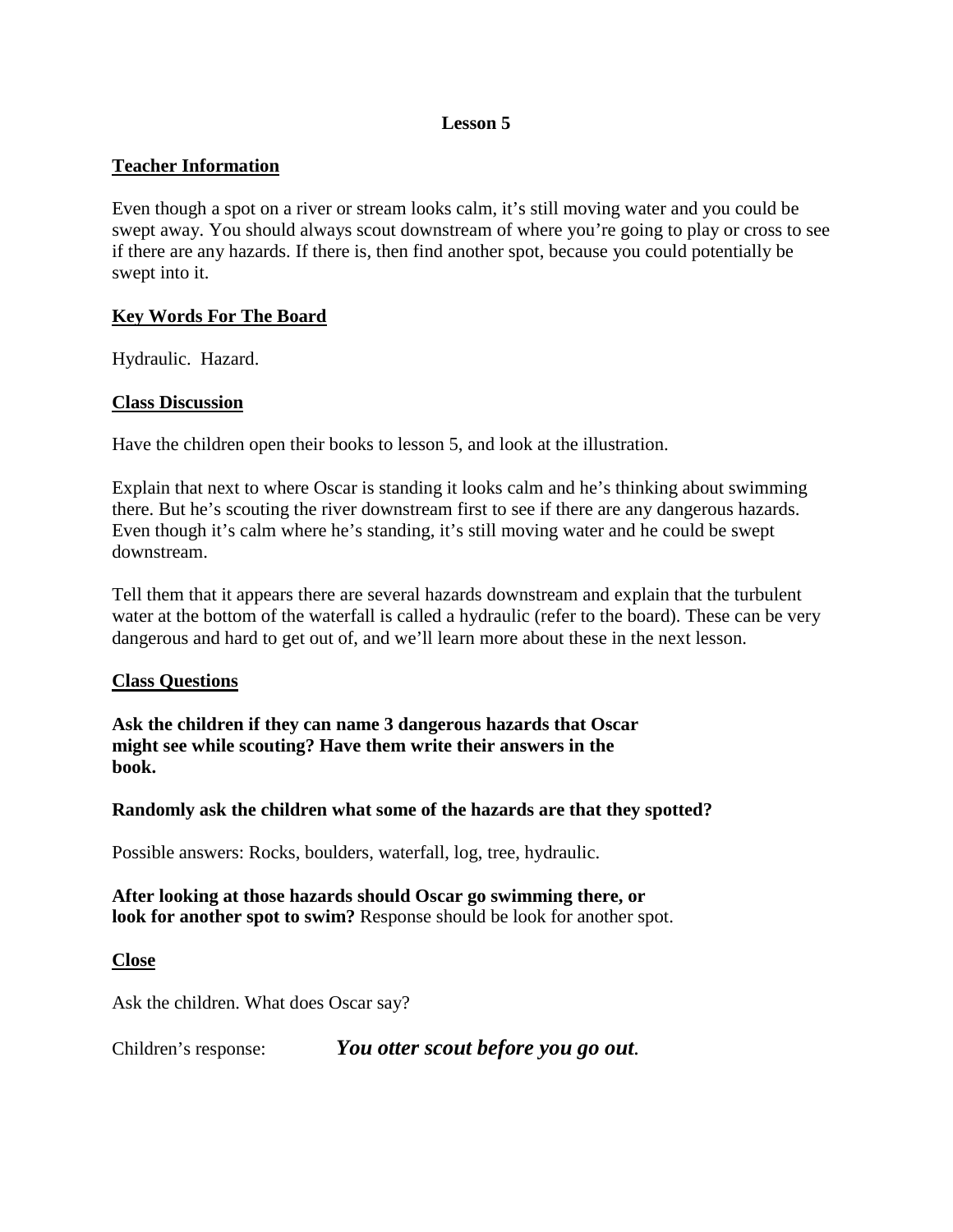# **Teacher Information**

A low level dam, or often called a low head dam, is by far the most dangerous hazard on the river. Professional rescuers and engineers refer to them as drowning machines. These man made structures can range from 1 to 20 feet, or higher, and usually span the whole width of the river. They're used for diverting water, fish hatcheries, irrigation, or creating power. At the base of these dams is a deadly hydraulic that is inescapable and requires rescue to get out. These types of rescues are very difficult and usually very time consuming. Children should stay away from these at all costs.

## **Key Words For The Board**

Low level dam

Hydraulic

No escape, rescue only

#### **Class Discussion**

Have the children open their books to lesson 6 and study the illustration.

#### **Ask them if they've ever seen these types of dams.**

Explain that these low level dams are the most dangerous things on the river. They can be up to 20 feet high, but even the smaller ones like you see in the picture can be very, very dangerous. If you will notice in the picture, there is a hydraulic at the bottom of the dam, like we talked about when Oscar was scouting the waterfall. (refer to the word hydraulic on the board)

If you get caught in this kind of hydraulic you cannot escape, even with a PFD. Your only chance of getting out is by rescue, which can take much time. (refer to the board)

#### **Always be on the look out for these on the river and do everything you can to avoid them.**

#### **Close**

Ask the children. What does Oscar say?

Children's response: *You otter scram if you see a dam.*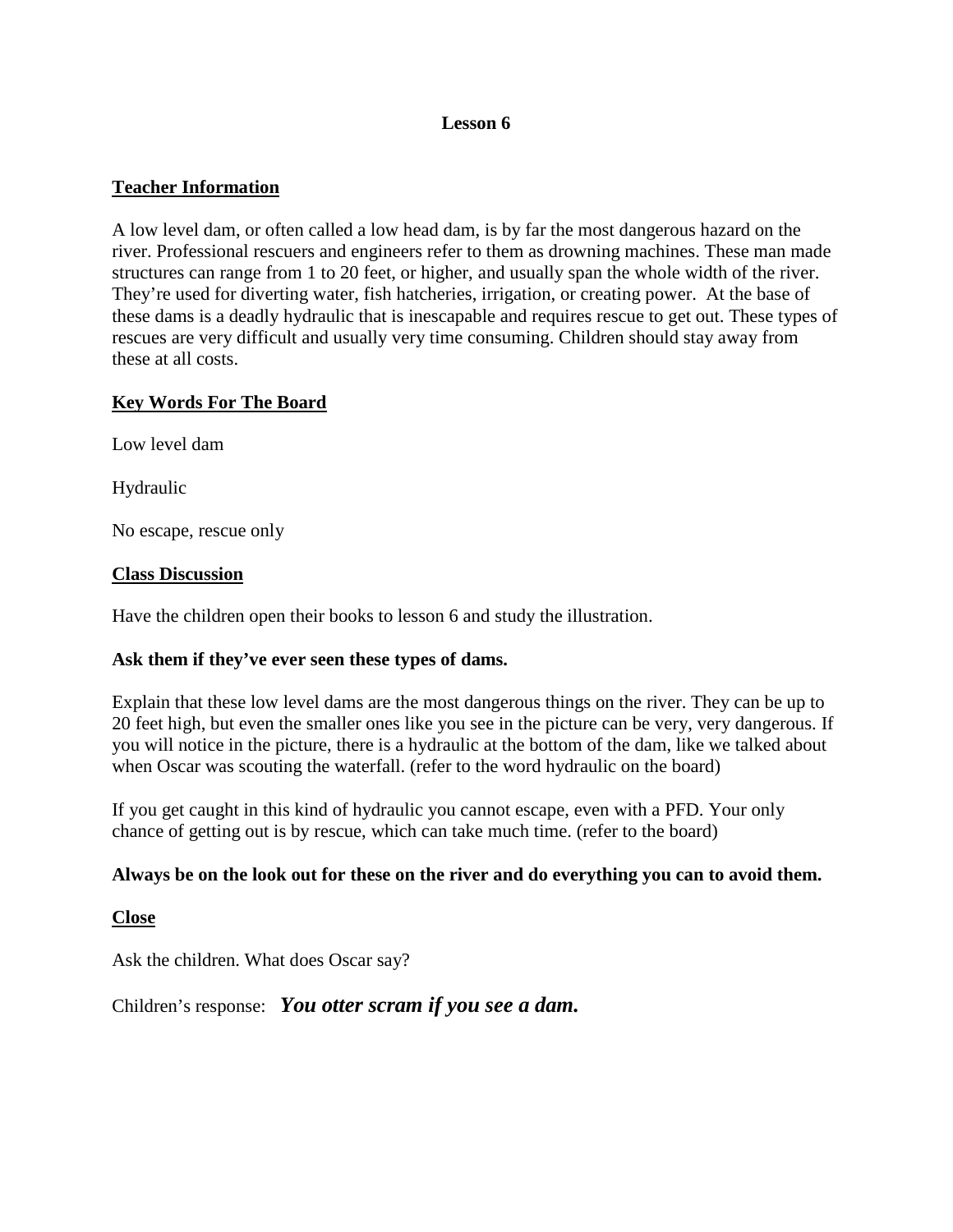# **Teacher Information**

This lesson will teach children about the defensive swimming position. This is on your back with your feet pointed down stream. In this position you can see ahead for hazards and for a place to get out. Turn your body at a 45-degree angle toward the side of the river you want to exit, start backstroking and the current will help push you in that direction. You can use your feet to push off rocks and logs. Also, your head is facing up and you're less likely to inhale water.

*The teacher may want to consider using the skills portion of this lesson as a Physical Education Activity.*

# **Key Words For Board**

Defensiv**e** Swimming Position

Backstroke

#### **Class Discussion**

Have the children open their books to lesson 7.

Let them know that the picture is Oscar, in the defense swimming position, moving across the water, and that it's not 3 Oscars they're seeing.

Explain that if you're swept down stream on a river you need to get in the defensive swimming position. This is on your back with your feet pointed down stream. This way you can see were you are going and watch for any hazards. And you can use you feet to push off logs or rocks if you encounter any. In this position, you will then start doing backstrokes.

#### **Teacher demonstrates by waving arms doing several backstrokes.**

Have them look at the illustration again and explain the Oscar decided that there was a good spot to get out on the left shore. So he tuned his body at a slight angle to the left while he is doing his backstrokes, and the river current is helping to move him in that direction. And he keeps backstroking until he reaches shore. Explain that if he wanted to go to the right shore, then he would change his body position slightly to the right and do the same thing, keep backstroking.

# **Skills**

Have the children move to a clear area where they can all lay down on their backs in the same direction, as if they are floating down stream. Have them start backstroking and turn their bodies at a slight angle to the right while continuing to backstroke. Now have them straighten out and then turn their bodies to the left and keep backstroking.

Next have them bend their legs at the knee and push out with their feet as if they were pushing themselves off a log or big rock that was in their way, all the while backstroking.

#### **Repeat these drills as necessary until you are sure they understand these important concepts.**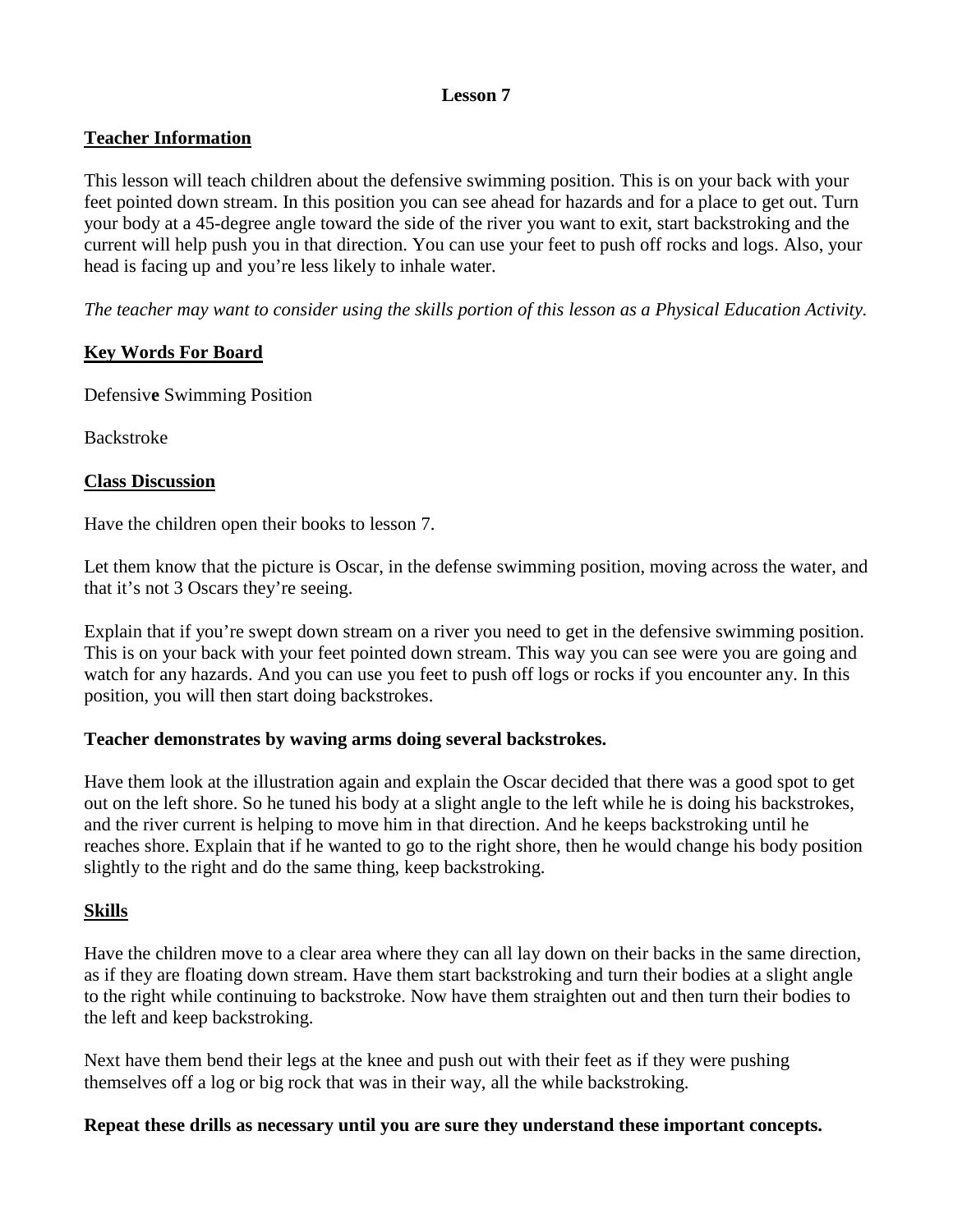Have the children return to their seats and to the illustration.

# **Close**

Ask the children. What does Oscar say?

Children's response: *On your back to swim if you go in.*